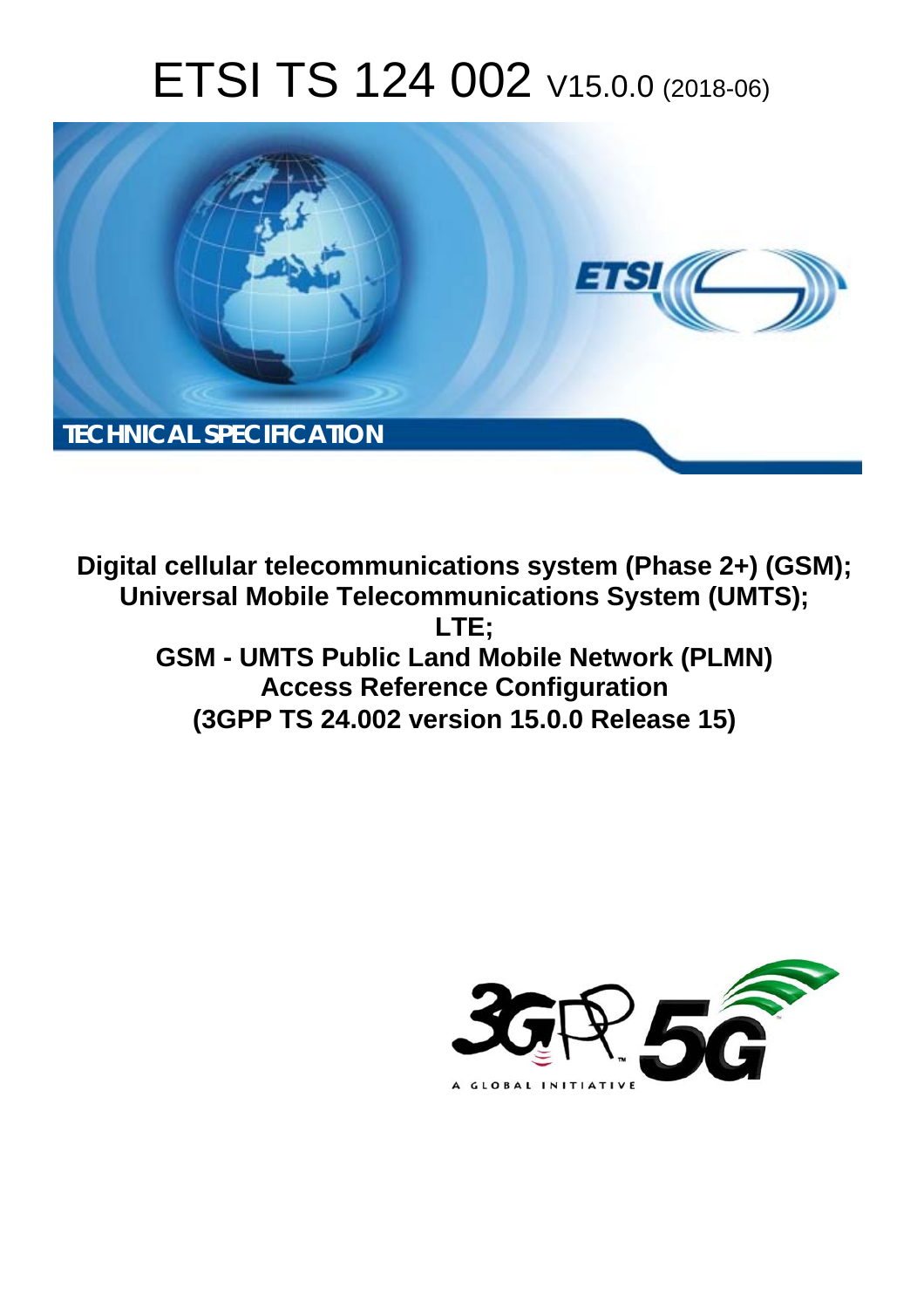Reference

RTS/TSGC-0124002vf00

Keywords GSM,LTE,UMTS

#### *ETSI*

#### 650 Route des Lucioles F-06921 Sophia Antipolis Cedex - FRANCE

Tel.: +33 4 92 94 42 00 Fax: +33 4 93 65 47 16

Siret N° 348 623 562 00017 - NAF 742 C Association à but non lucratif enregistrée à la Sous-Préfecture de Grasse (06) N° 7803/88

#### *Important notice*

The present document can be downloaded from: <http://www.etsi.org/standards-search>

The present document may be made available in electronic versions and/or in print. The content of any electronic and/or print versions of the present document shall not be modified without the prior written authorization of ETSI. In case of any existing or perceived difference in contents between such versions and/or in print, the only prevailing document is the print of the Portable Document Format (PDF) version kept on a specific network drive within ETSI Secretariat.

Users of the present document should be aware that the document may be subject to revision or change of status. Information on the current status of this and other ETSI documents is available at <https://portal.etsi.org/TB/ETSIDeliverableStatus.aspx>

If you find errors in the present document, please send your comment to one of the following services: <https://portal.etsi.org/People/CommiteeSupportStaff.aspx>

#### *Copyright Notification*

No part may be reproduced or utilized in any form or by any means, electronic or mechanical, including photocopying and microfilm except as authorized by written permission of ETSI. The content of the PDF version shall not be modified without the written authorization of ETSI. The copyright and the foregoing restriction extend to reproduction in all media.

> © ETSI 2018. All rights reserved.

**DECT**TM, **PLUGTESTS**TM, **UMTS**TM and the ETSI logo are trademarks of ETSI registered for the benefit of its Members. **3GPP**TM and **LTE**TM are trademarks of ETSI registered for the benefit of its Members and of the 3GPP Organizational Partners. **oneM2M** logo is protected for the benefit of its Members.

**GSM**® and the GSM logo are trademarks registered and owned by the GSM Association.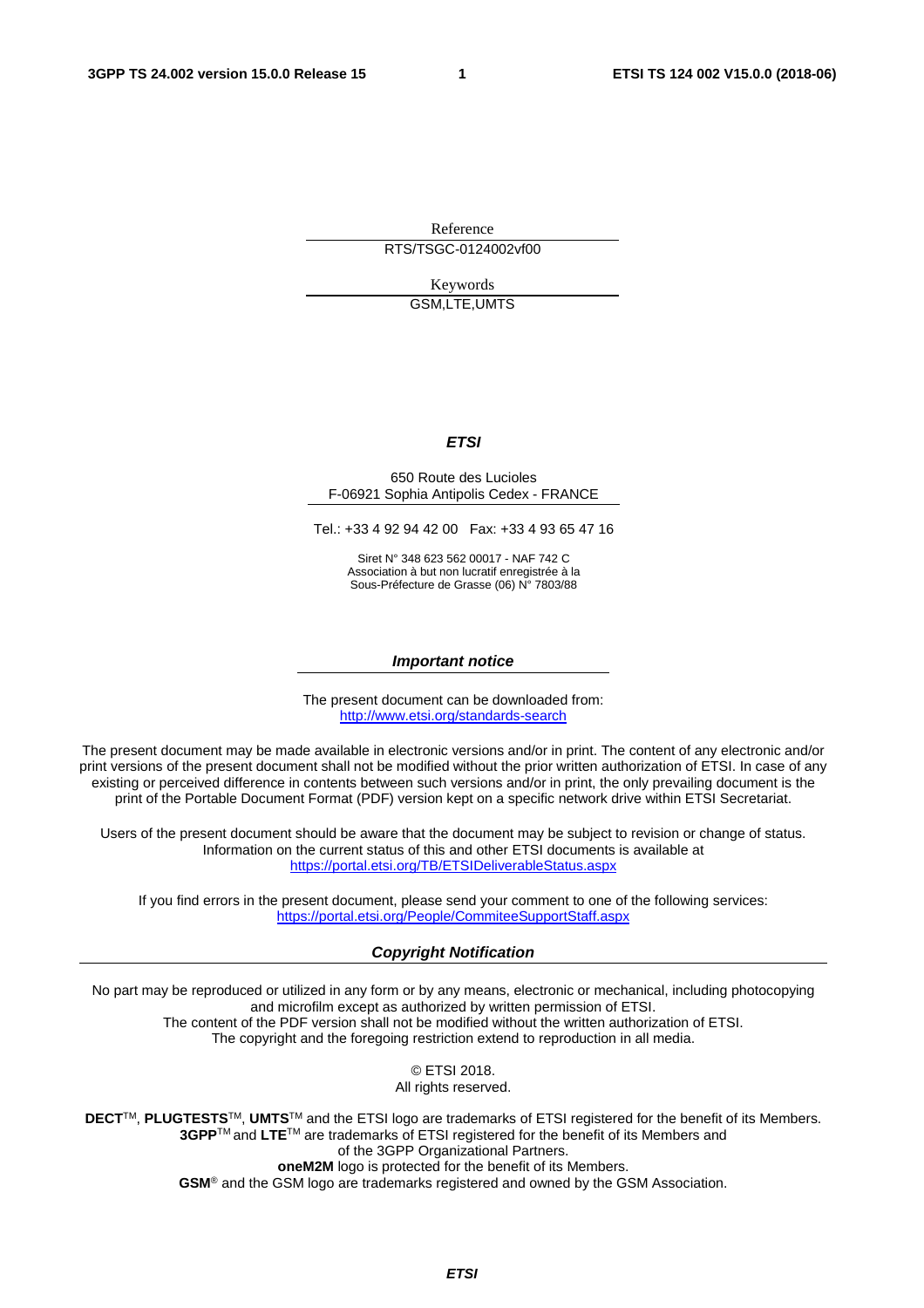### Intellectual Property Rights

#### Essential patents

IPRs essential or potentially essential to normative deliverables may have been declared to ETSI. The information pertaining to these essential IPRs, if any, is publicly available for **ETSI members and non-members**, and can be found in ETSI SR 000 314: *"Intellectual Property Rights (IPRs); Essential, or potentially Essential, IPRs notified to ETSI in respect of ETSI standards"*, which is available from the ETSI Secretariat. Latest updates are available on the ETSI Web server ([https://ipr.etsi.org/\)](https://ipr.etsi.org/).

Pursuant to the ETSI IPR Policy, no investigation, including IPR searches, has been carried out by ETSI. No guarantee can be given as to the existence of other IPRs not referenced in ETSI SR 000 314 (or the updates on the ETSI Web server) which are, or may be, or may become, essential to the present document.

#### **Trademarks**

The present document may include trademarks and/or tradenames which are asserted and/or registered by their owners. ETSI claims no ownership of these except for any which are indicated as being the property of ETSI, and conveys no right to use or reproduce any trademark and/or tradename. Mention of those trademarks in the present document does not constitute an endorsement by ETSI of products, services or organizations associated with those trademarks.

### Foreword

This Technical Specification (TS) has been produced by ETSI 3rd Generation Partnership Project (3GPP).

The present document may refer to technical specifications or reports using their 3GPP identities, UMTS identities or GSM identities. These should be interpreted as being references to the corresponding ETSI deliverables.

The cross reference between GSM, UMTS, 3GPP and ETSI identities can be found under [http://webapp.etsi.org/key/queryform.asp.](http://webapp.etsi.org/key/queryform.asp)

# Modal verbs terminology

In the present document "**shall**", "**shall not**", "**should**", "**should not**", "**may**", "**need not**", "**will**", "**will not**", "**can**" and "**cannot**" are to be interpreted as described in clause 3.2 of the [ETSI Drafting Rules](https://portal.etsi.org/Services/editHelp!/Howtostart/ETSIDraftingRules.aspx) (Verbal forms for the expression of provisions).

"**must**" and "**must not**" are **NOT** allowed in ETSI deliverables except when used in direct citation.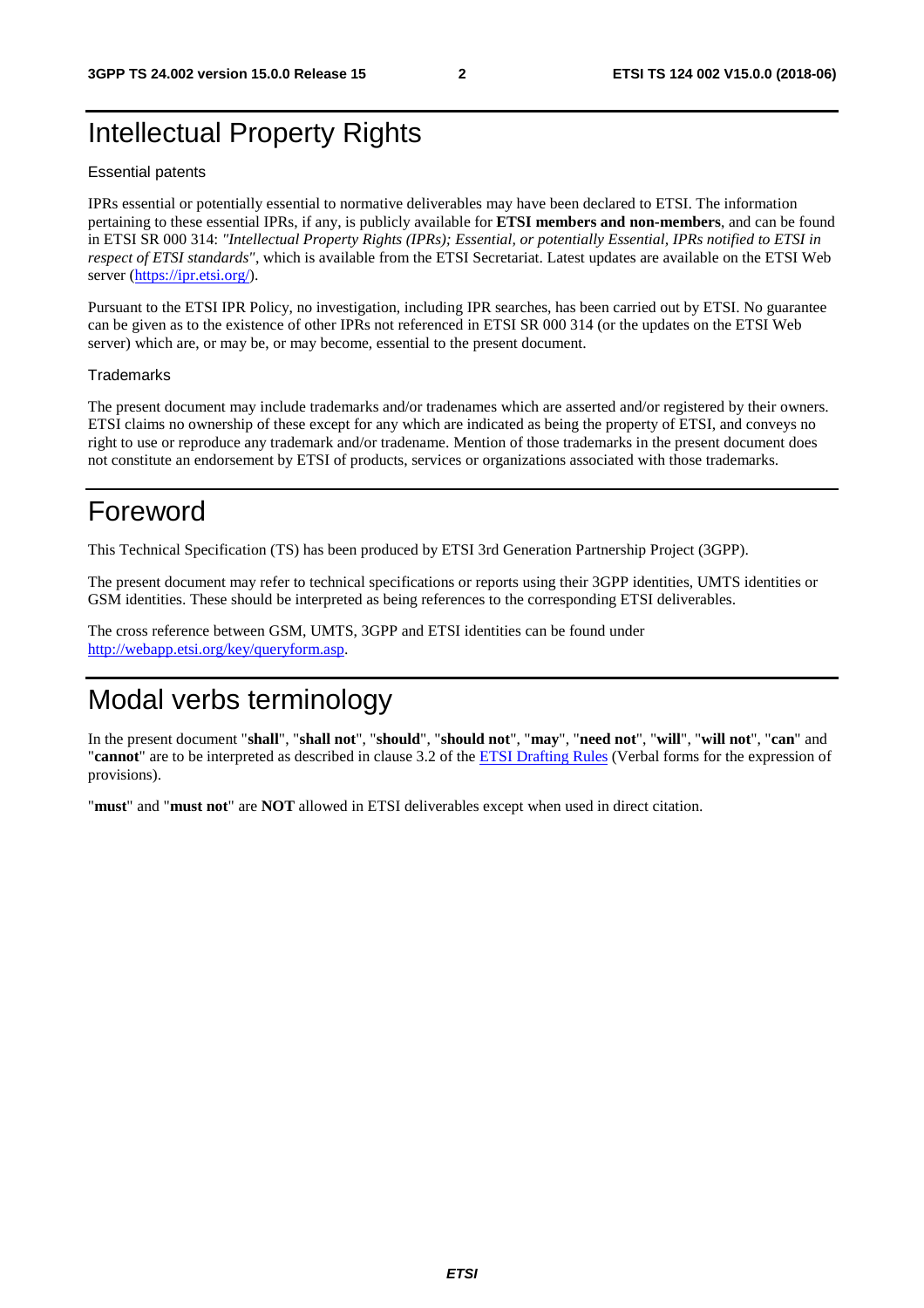$\mathbf{3}$ 

# Contents

| 1<br>1.1<br>1.2               |  |  |  |  |  |
|-------------------------------|--|--|--|--|--|
| 2                             |  |  |  |  |  |
| 2.1                           |  |  |  |  |  |
| 2.2<br>2.3                    |  |  |  |  |  |
| 2.4                           |  |  |  |  |  |
| 2.5                           |  |  |  |  |  |
| 3                             |  |  |  |  |  |
| 3.0                           |  |  |  |  |  |
| 3.1                           |  |  |  |  |  |
| 3.2                           |  |  |  |  |  |
| $\overline{\mathcal{A}}$      |  |  |  |  |  |
| <b>Annex A (informative):</b> |  |  |  |  |  |
|                               |  |  |  |  |  |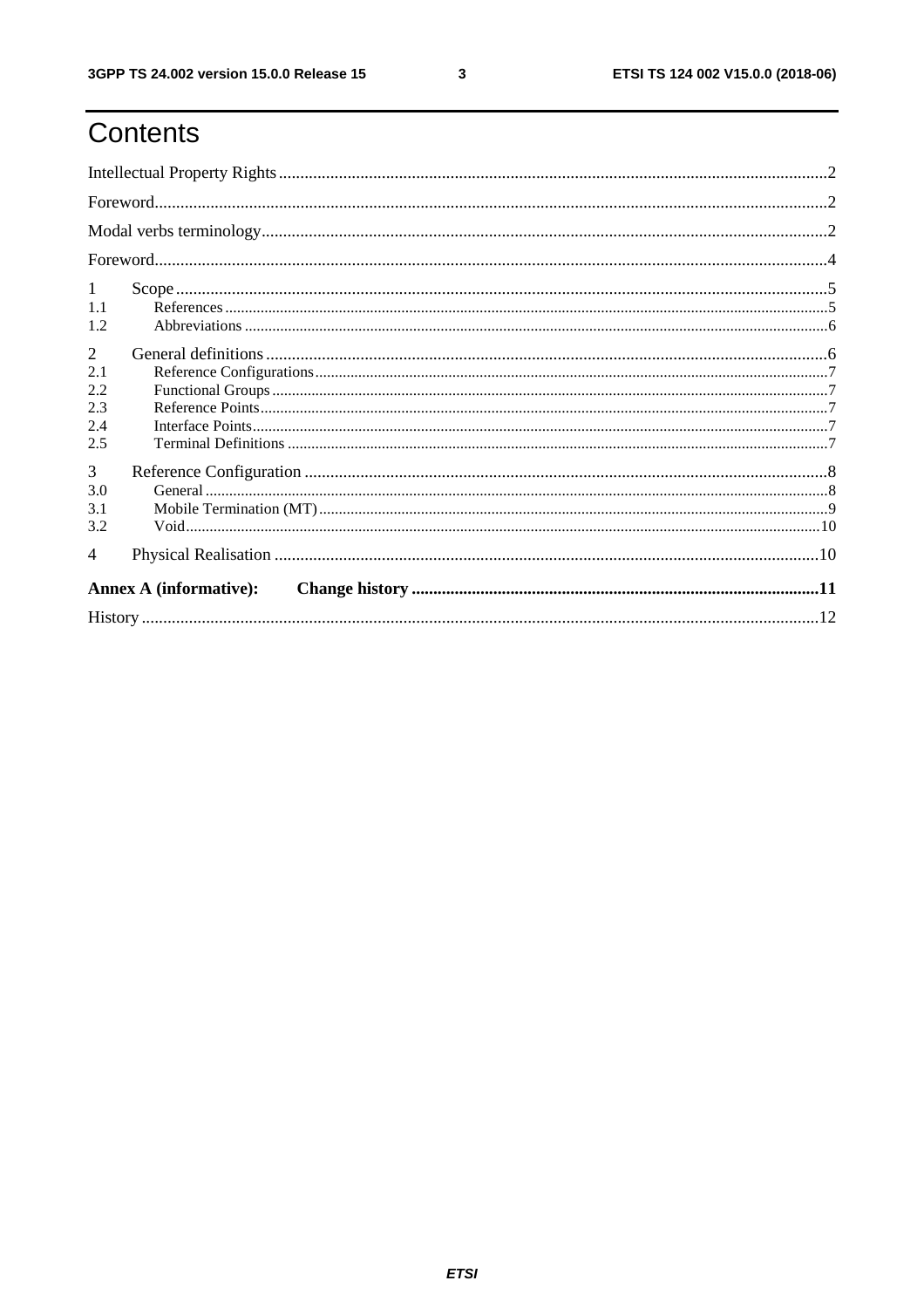# Foreword

This Technical Specification has been produced by the 3rd Generation Partnership Project (3GPP).

The contents of the present document are subject to continuing work within the TSG and may change following formal TSG approval. Should the TSG modify the contents of the present document, it will be re-released by the TSG with an identifying change of release date and an increase in version number as follows:

Version x.y.z

where:

- x the first digit:
	- 1 presented to TSG for information;
	- 2 presented to TSG for approval;
	- 3 or greater indicates TSG approved document under change control.
- y the second digit is incremented for all changes of substance, i.e. technical enhancements, corrections, updates, etc.
- z the third digit is incremented when editorial only changes have been incorporated in the document.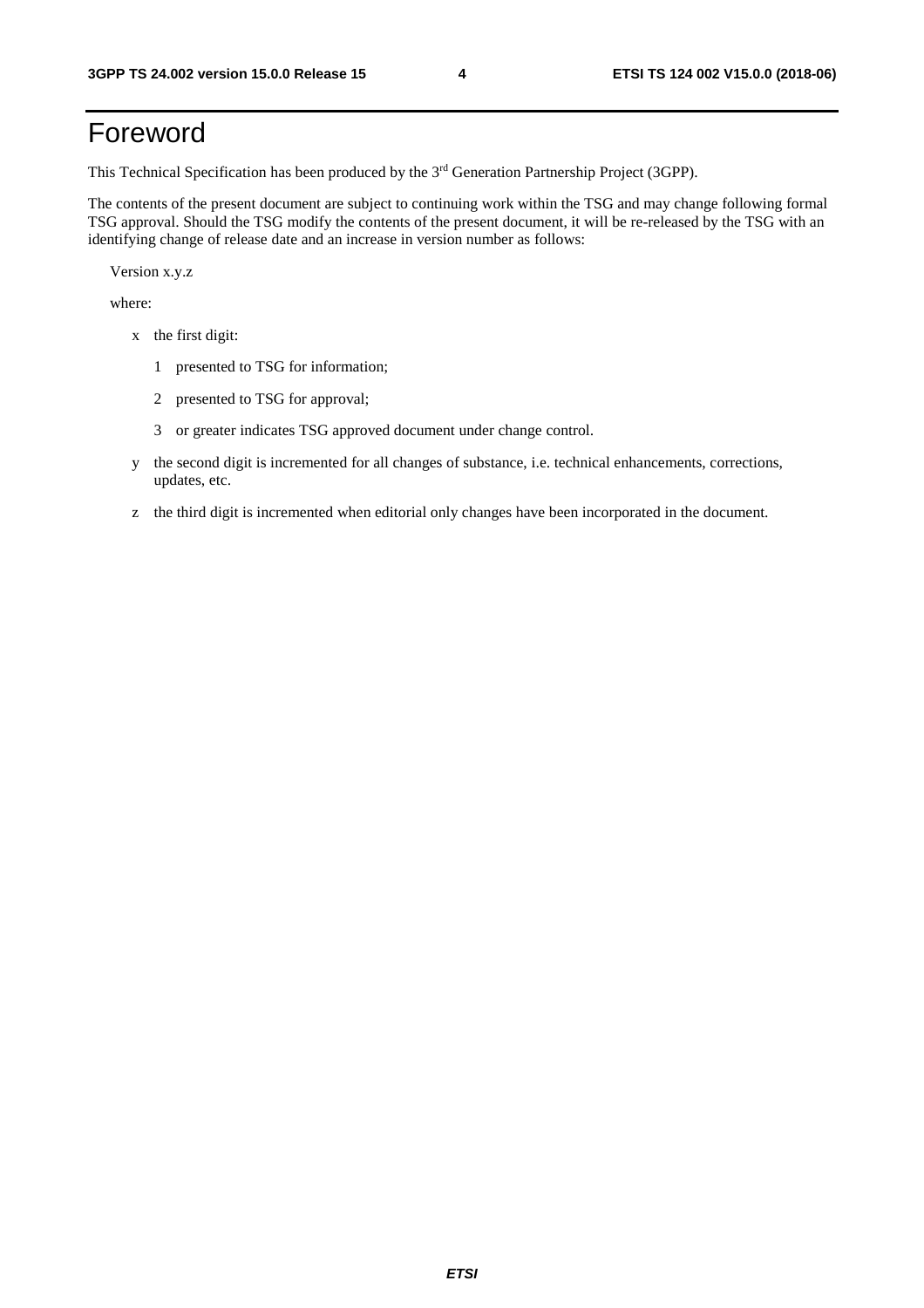# 1 Scope

The present document describes the reference configuration for access to a PLMN.

A user accesses a PLMN via a number of interfaces, including the MS-BS (in A/Gb mode and GERAN Iu mode), UE-UTRAN (in UTRAN Iu mode) and UE-E-UTRAN interface. The purpose of this document is to indicate the possible access arrangements that may be used in conjunction with the MS-BS (in A/Gb mode and GERAN Iu mode), UE-UTRAN (in UTRAN Iu mode) and UE-E - UTRAN interface.

### 1.1 References

The following documents contain provisions which, through reference in this text, constitute provisions of the present document.

- References are either specific (identified by date of publication, edition number, version number, etc.) or non-specific.
- For a specific reference, subsequent revisions do not apply.
- For a non-specific reference, the latest version applies. In the case of a reference to a 3GPP document (including a GSM document), a non-specific reference implicitly refers to the latest version of that document *in the same Release as the present document*.

| $[1] % \centering \includegraphics[width=0.9\columnwidth]{figures/fig_10.pdf} \caption{The average number of times of the estimators in the left and right. The blue number of times in the right, the red number of times in the right, the red number of times in the right, the red number of times in the right, the red number of times in the right, the red number of times in the right, the red number of times in the right, the red number of times in the right, the red number of times in the right, the red number of times in the right, the red number of times in the right, the red number of times in the right, the red number of times in the right, the red number of times in the right, the red number of times in the right, the red number of times in the right, the red number of times in the right, the red number of times in the right, the red number of times in the right, the red number$ | Void.                                                                                                |
|--------------------------------------------------------------------------------------------------------------------------------------------------------------------------------------------------------------------------------------------------------------------------------------------------------------------------------------------------------------------------------------------------------------------------------------------------------------------------------------------------------------------------------------------------------------------------------------------------------------------------------------------------------------------------------------------------------------------------------------------------------------------------------------------------------------------------------------------------------------------------------------------------------------------------------|------------------------------------------------------------------------------------------------------|
|                                                                                                                                                                                                                                                                                                                                                                                                                                                                                                                                                                                                                                                                                                                                                                                                                                                                                                                                | Void.                                                                                                |
| $[3]$                                                                                                                                                                                                                                                                                                                                                                                                                                                                                                                                                                                                                                                                                                                                                                                                                                                                                                                          | Void.                                                                                                |
| $[4] \quad$                                                                                                                                                                                                                                                                                                                                                                                                                                                                                                                                                                                                                                                                                                                                                                                                                                                                                                                    | Void.                                                                                                |
| $[5]$                                                                                                                                                                                                                                                                                                                                                                                                                                                                                                                                                                                                                                                                                                                                                                                                                                                                                                                          | Void.                                                                                                |
| $[6]$                                                                                                                                                                                                                                                                                                                                                                                                                                                                                                                                                                                                                                                                                                                                                                                                                                                                                                                          | Void.                                                                                                |
| $\left[ 7\right]$                                                                                                                                                                                                                                                                                                                                                                                                                                                                                                                                                                                                                                                                                                                                                                                                                                                                                                              | Void.                                                                                                |
| $\left[ 8\right]$                                                                                                                                                                                                                                                                                                                                                                                                                                                                                                                                                                                                                                                                                                                                                                                                                                                                                                              | Void.                                                                                                |
| $[9]$                                                                                                                                                                                                                                                                                                                                                                                                                                                                                                                                                                                                                                                                                                                                                                                                                                                                                                                          | Void.                                                                                                |
| $\left[10\right]$                                                                                                                                                                                                                                                                                                                                                                                                                                                                                                                                                                                                                                                                                                                                                                                                                                                                                                              | Void.                                                                                                |
| $[11]$                                                                                                                                                                                                                                                                                                                                                                                                                                                                                                                                                                                                                                                                                                                                                                                                                                                                                                                         | Void.                                                                                                |
| $[12]$                                                                                                                                                                                                                                                                                                                                                                                                                                                                                                                                                                                                                                                                                                                                                                                                                                                                                                                         | Void.                                                                                                |
| $[13]$                                                                                                                                                                                                                                                                                                                                                                                                                                                                                                                                                                                                                                                                                                                                                                                                                                                                                                                         | Void.                                                                                                |
| $[14]$                                                                                                                                                                                                                                                                                                                                                                                                                                                                                                                                                                                                                                                                                                                                                                                                                                                                                                                         | 3GPP TS 44.021: "Rate adaption on the Mobile Station - Base Station System (MS - BSS)<br>interface". |
| $[15]$                                                                                                                                                                                                                                                                                                                                                                                                                                                                                                                                                                                                                                                                                                                                                                                                                                                                                                                         | Void.                                                                                                |
| $[16]$                                                                                                                                                                                                                                                                                                                                                                                                                                                                                                                                                                                                                                                                                                                                                                                                                                                                                                                         | Void.                                                                                                |
| $[17]$                                                                                                                                                                                                                                                                                                                                                                                                                                                                                                                                                                                                                                                                                                                                                                                                                                                                                                                         | Void.                                                                                                |
| $\left[ 18\right]$                                                                                                                                                                                                                                                                                                                                                                                                                                                                                                                                                                                                                                                                                                                                                                                                                                                                                                             | Void.                                                                                                |
| $[19]$                                                                                                                                                                                                                                                                                                                                                                                                                                                                                                                                                                                                                                                                                                                                                                                                                                                                                                                         | Void.                                                                                                |
| $[20]$                                                                                                                                                                                                                                                                                                                                                                                                                                                                                                                                                                                                                                                                                                                                                                                                                                                                                                                         | Void.                                                                                                |
| $[21]$                                                                                                                                                                                                                                                                                                                                                                                                                                                                                                                                                                                                                                                                                                                                                                                                                                                                                                                         | Void.                                                                                                |
|                                                                                                                                                                                                                                                                                                                                                                                                                                                                                                                                                                                                                                                                                                                                                                                                                                                                                                                                |                                                                                                      |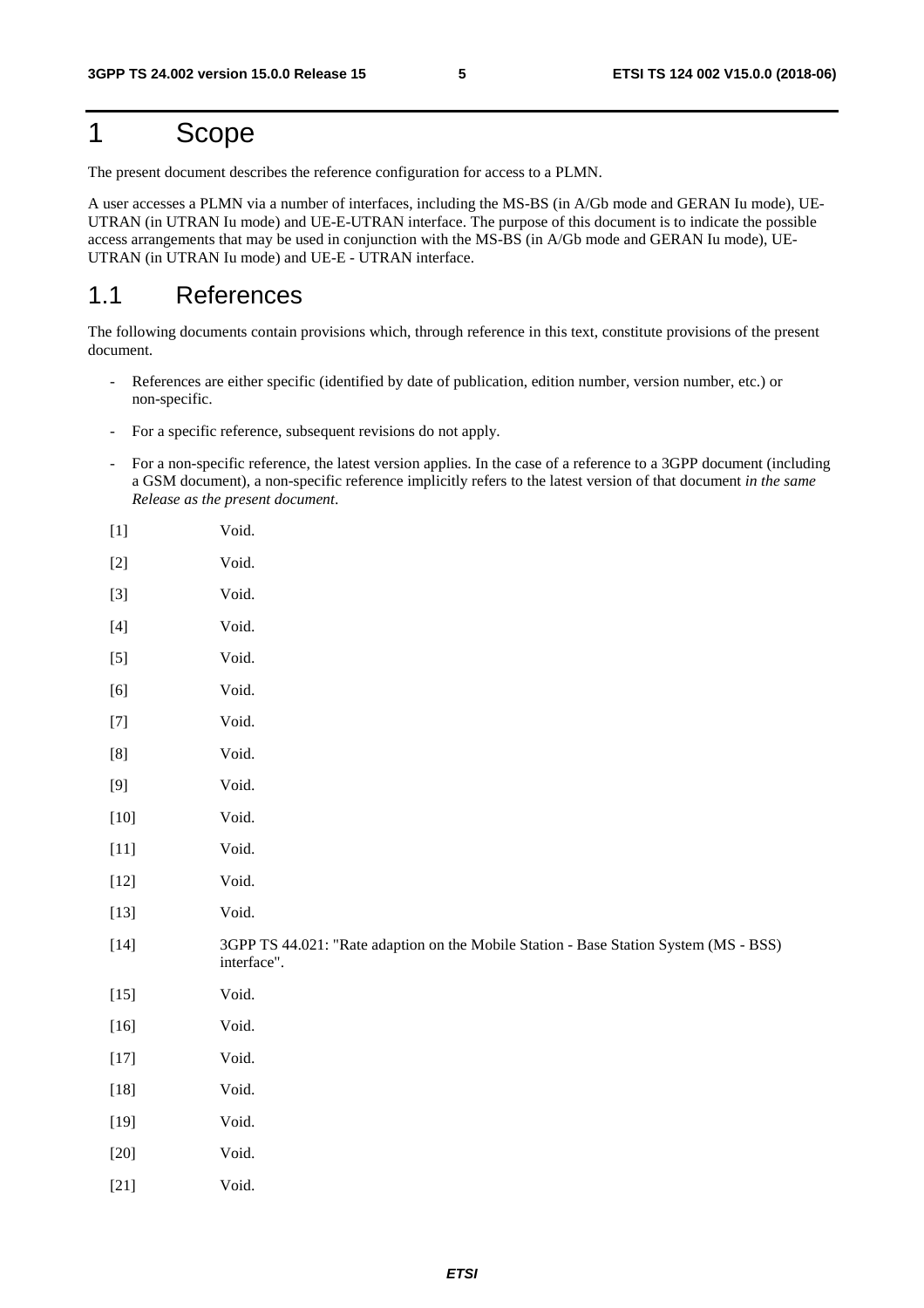| Void.                                                                                                                                                                   |
|-------------------------------------------------------------------------------------------------------------------------------------------------------------------------|
| Void.                                                                                                                                                                   |
| Void.                                                                                                                                                                   |
| Void.                                                                                                                                                                   |
| Void.                                                                                                                                                                   |
| Void.                                                                                                                                                                   |
| Void.                                                                                                                                                                   |
| Void.                                                                                                                                                                   |
| Void.                                                                                                                                                                   |
| Void.                                                                                                                                                                   |
| Void.                                                                                                                                                                   |
| 3GPP TS 27.001: "General on Terminal Adaptation Functions (TAF) for Mobile Stations (MS)".                                                                              |
| 3GPP TS 27.002: "Terminal Adaptation Functions (TAF) for services using asynchronous bearer<br>capabilities".                                                           |
| 3GPP TS 27.003: "Terminal Adaptation Functions (TAF) for services using synchronous bearer<br>capabilities".                                                            |
| Void.                                                                                                                                                                   |
| Void.                                                                                                                                                                   |
| Void.                                                                                                                                                                   |
| 3GPP TR 21.905: " Vocabulary for 3GPP Specifications ".                                                                                                                 |
| Void.                                                                                                                                                                   |
| 3GPP TS 25.322: "Radio Link Control (RLC) Protocol Specification".                                                                                                      |
| ITU-T Recommendation V.24 (1996): "List of definitions for interchange circuits between data<br>terminal equipment (DTE) and data circuit-terminating equipment (DCE)". |
| ITU-T Recommendation V.28 (1993): "Electrical characteristics for unbalanced double-current<br>interchange circuits".                                                   |
| Infrared Data Association IrDA: "IrPHY Physical layer signalling standard".                                                                                             |
| Personal Computer Memory Card Association: "PCMCIA 2.1 or PC-Card 3.0 electrical<br>specification or later revisions".                                                  |
| Void.                                                                                                                                                                   |
|                                                                                                                                                                         |

### 1.2 Abbreviations

Abbreviations used in the present document are listed in 3GPP TR 21.905 [39].

# 2 General definitions

The following definitions 2.1-2.3 are based on those used for ISDN.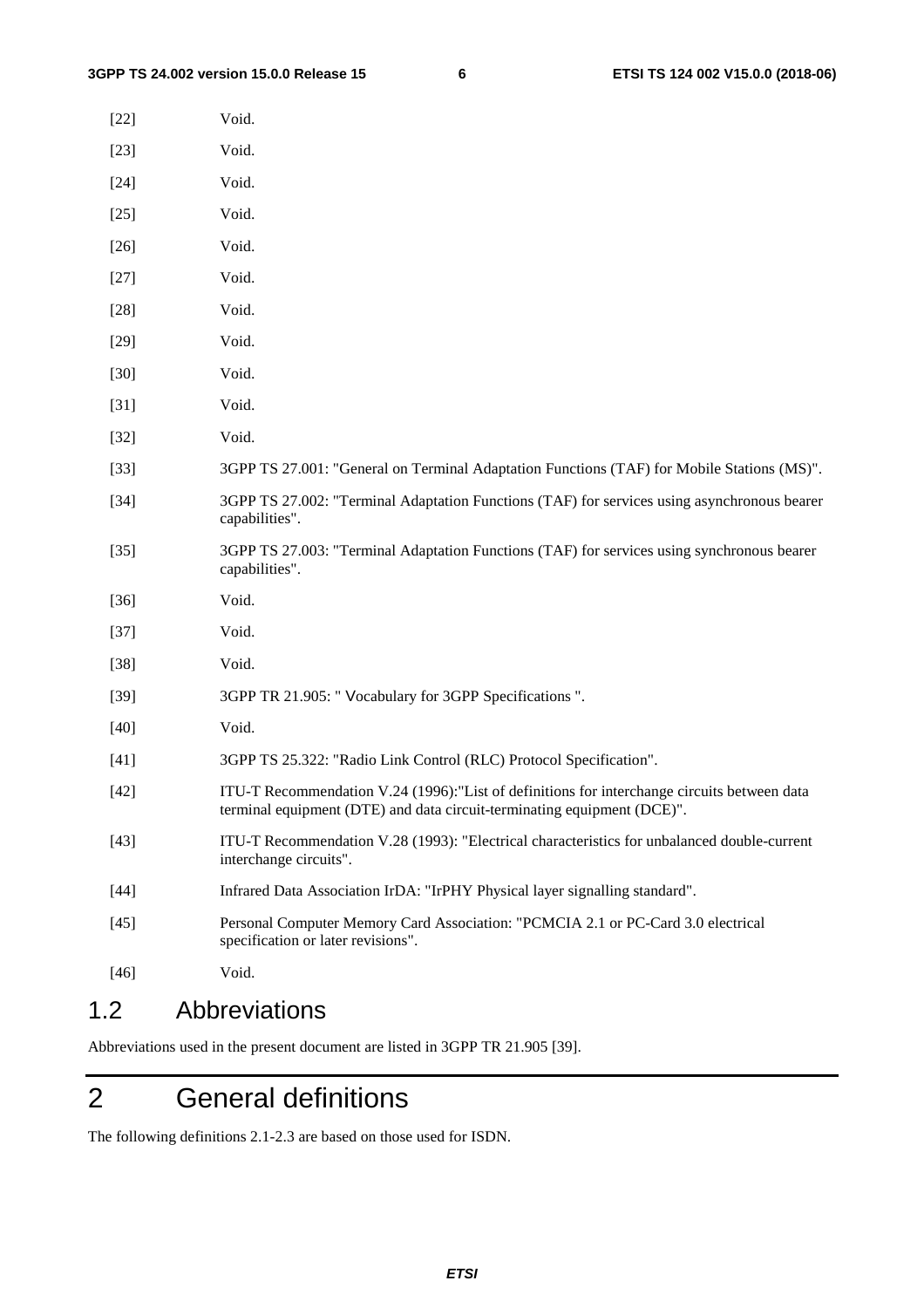### 2.1 Reference Configurations

Reference Configurations are conceptual configurations useful in identifying access arrangements to a network. Two concepts are used in defining reference configurations:

reference points and functional groups.

### 2.2 Functional Groups

Functional Groups are sets of functions which may be needed in network access arrangements. In a particular access arrangement, specific functions in a functional group may or may not be present. Specific functions in a functional group may be performed in one or more pieces of equipment.

### 2.3 Reference Points

Reference Points are the conceptual points dividing functional groups. In a specific access arrangement, a reference point may correspond to a physical interface between pieces of equipment, or there may not be any physical interface corresponding to the reference point.

### 2.4 Interface Points

Interface Points are reference points within a PLMN at which a 3GPP specified interface is always identified.

### 2.5 Terminal Definitions

The term 'mobile station' ( MS ) in the present document is synonymous with the term 'user equipment' (UE ) in 3G terminology as defined in 3GPP TR 21.905 [39].

The term 'TE2' in the present document is synonymous with the term 'TE' in 3G terminology as defined in 3GPP TR 21.905 [39].

The term 'MT2' in the present document is synonymous with the term 'MT' in 3G terminology as defined in 3GPP TR 21.905 [39].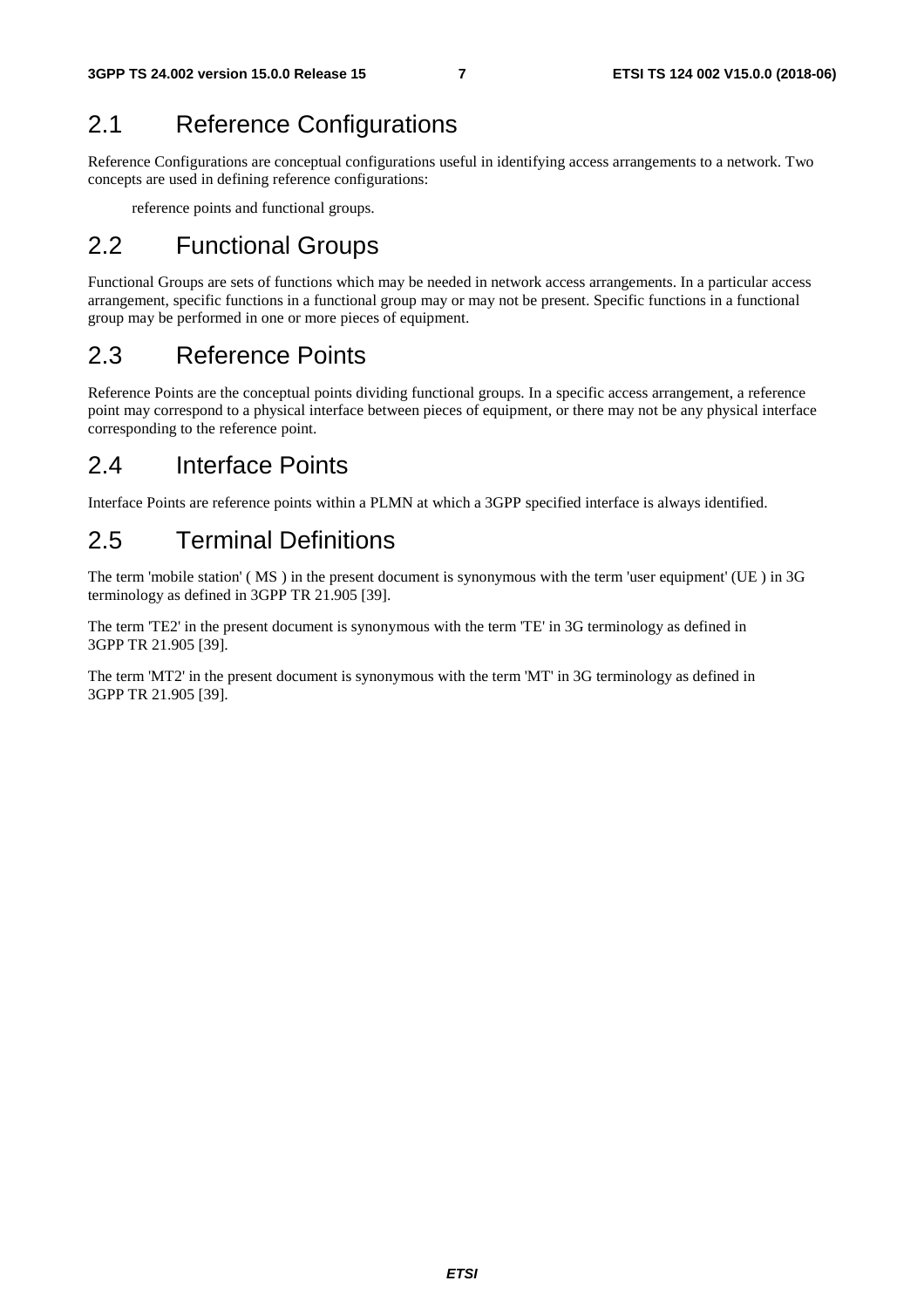# 3 Reference Configuration

#### 3.0 General

The reference configuration for PLMN (in A/Gb mode and GERAN Iu mode) access interfaces is shown in figure 1.



#### **Figure 1: PLMN Access Reference Configuration (in A/Gb mode and GERAN Iu mode)**

There are two types of MT:

- MT0 includes functions belonging to the functional group MT, with support of no terminal interfaces.
- MT2 includes functions belonging to the functional group MT, and with an interface that complies with the 3GPP TS 27.00z series Terminal Adaptation Function specifications [33], [34], [35]. Accordingly, the interchange circuit mapping at the MT2 to TE interface shall comply with the ITU-T V.24 [42] recommendation; while the physical implementation shall conform either to the ITU-T V.28 [43], or to the IrDA IrPHY Physical signalling standard specification [44], or to the PCMCIA 2.1 [45], or to the PC-Card 3.0 [45], electrical specification or to later revisions.

The MT plus any TE constitutes the Mobile Station, MS.

The terminal equipment functional groups TE2 and TA are conceptually the same functional groups as those in the ISDN.

The reference configuration for PLMN (Iu mode) access interfaces is shown in figure 2.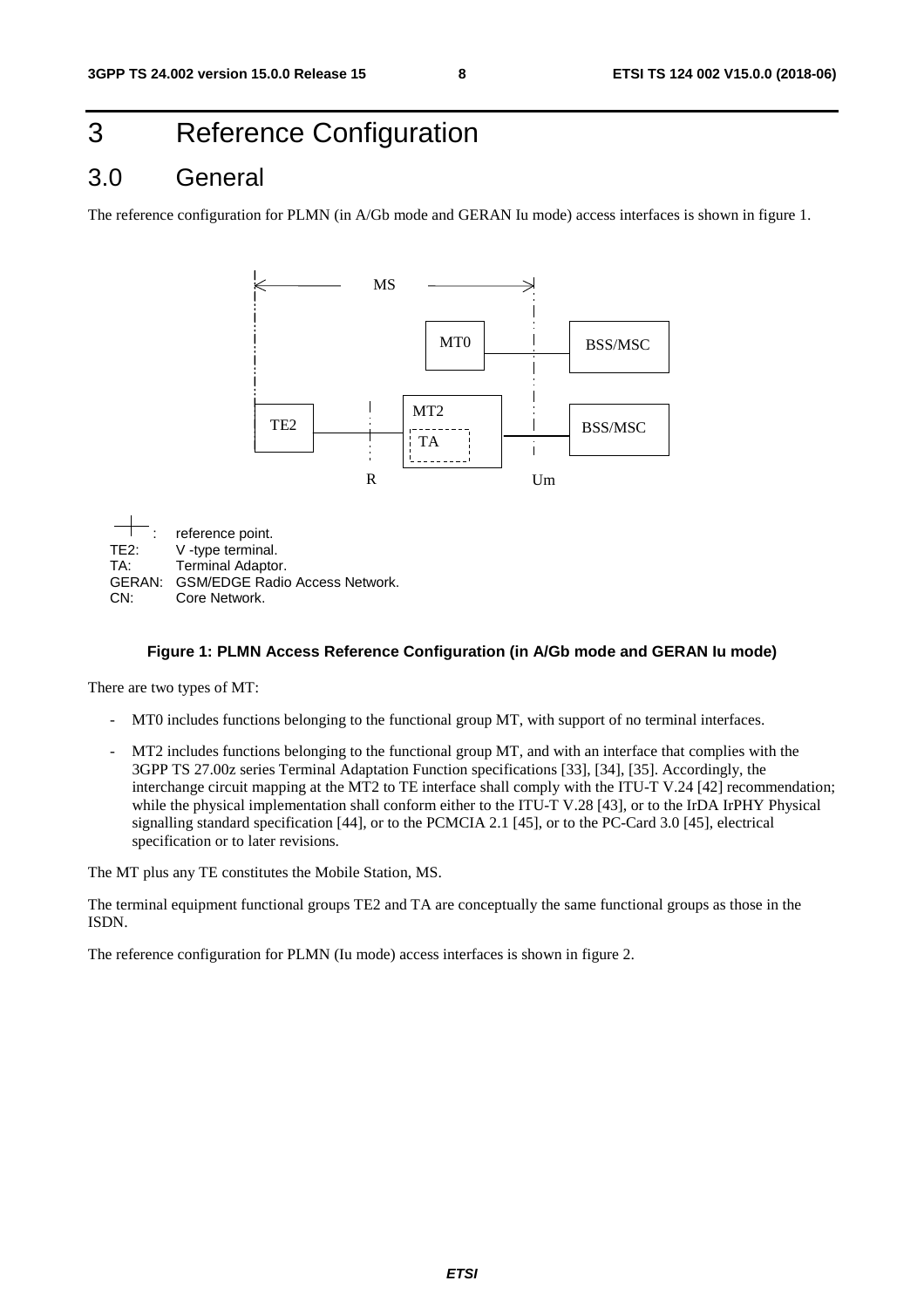

#### **Figure 2: PLMN Access Reference Configuration (UTRAN Iu mode or E-UTRAN)**

There is no reference point identified for the TA Function. The TA Function is considered as a part of the Mobile Termination and with an interface that complies with the 3GPP TS 27.00z series Terminal Adaptation Function specifications [33], [34], [35].

#### 3.1 Mobile Termination (MT)

The MT performs the following functions, which performs the following functions:

- radio transmission termination:
- radio transmission channel management;
- terminal capabilities, including presentation of a man-machine interface to a user;
- speech encoding/decoding;
- error protection for all information sent across the radio path. This includes FEC (forward error correction) and, for signalling and user data (except for transparent data services), ARQ (automatic request for retransmission);
- flow control of signalling and mapping of user signalling to/from PLMN access signalling;
- flow control of user data (except for transparent data services) and mapping of flow control for asynchronous transparent data services;
- rate adaptation of user data (see 3GPP TS 44.021[14]) and data formatting for the transmission SAP (3GPP TS 25.322 [41]);
- multiple terminal support;
- mobility management.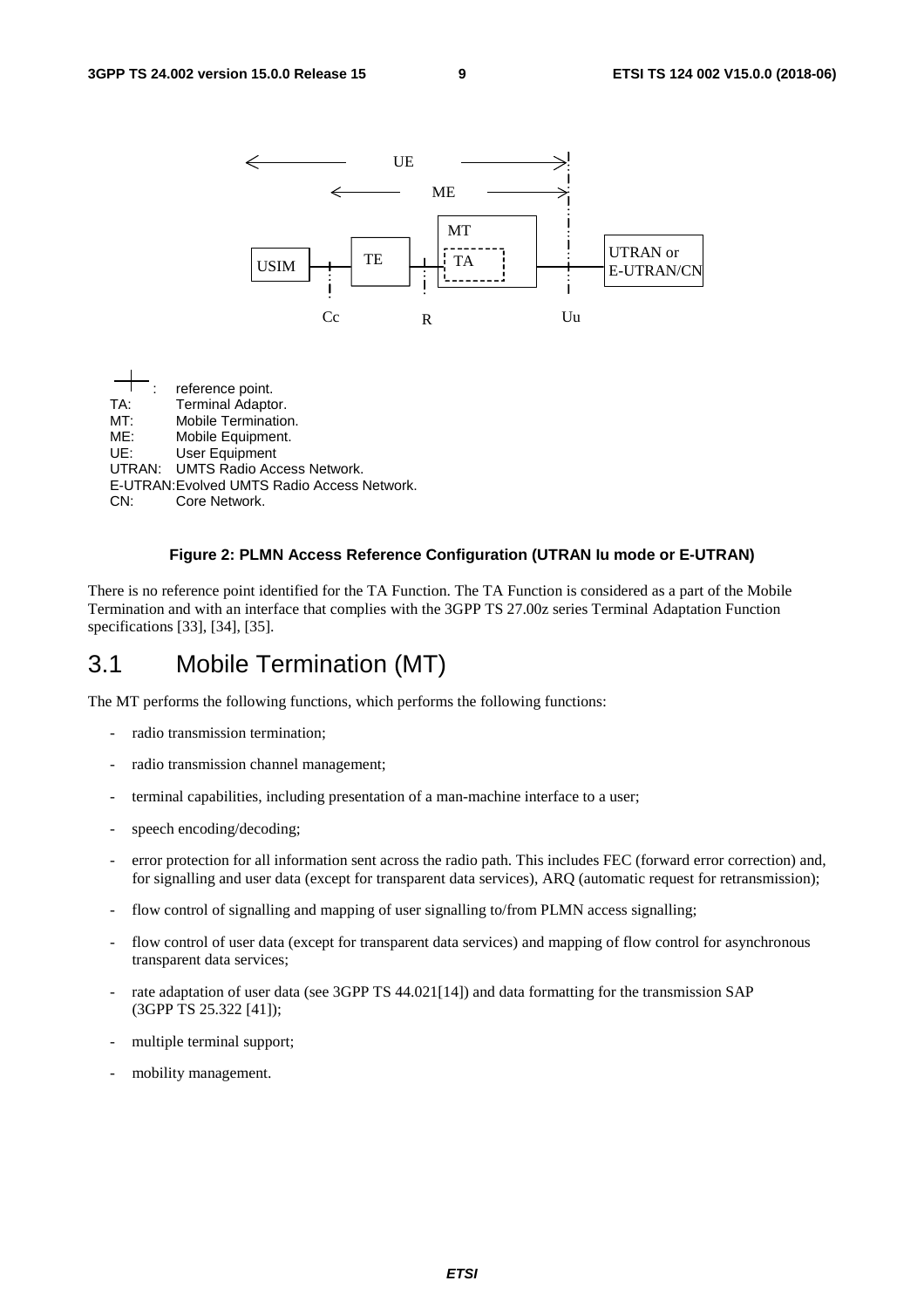### 3.2 Void

# 4 Physical Realisation

In a PLMN, the reference point Um/Uu is an interface point, i.e. it is always implemented as a physical interface (according to 3GPP Technical Specifications in the 44, 45, 24, 25 and 36 series). The R reference point may be optionally implemented as physical interface. The implementation of interfaces at this reference point is according to 3GPP TS 27.001 [33], 3GPP TS 27.002 [34] and 3GPP TS 27.003 [35].

Figure 3 gives examples of configurations illustrating combinations of physical interfaces at the R reference point. The examples shown are not exhaustive, but only serve to illustrate possible implementations of the respective functional blocks.

Example (a) of figure 3 illustrates a fully integrated MS including data terminal functions within the mobile station equipment.

Example (c) of figure 3 illustrates the connection of a TE2 by an ITU-T V series interface according to 3GPP TS 27.002 [34] and 3GPP TS 27.003 [35].

Example (d) of figure 3 illustrates the connection of a MT2 PCMCIA card to a TE2 by a PCMCIA 2.1 interface according to 3GPP TS 27.002 [34]and 3GPP TS 27.003 [35].

Example (f) of figure 3 illustrates the connection of a speech only MS.



**Figure 3: Examples of physical implementations**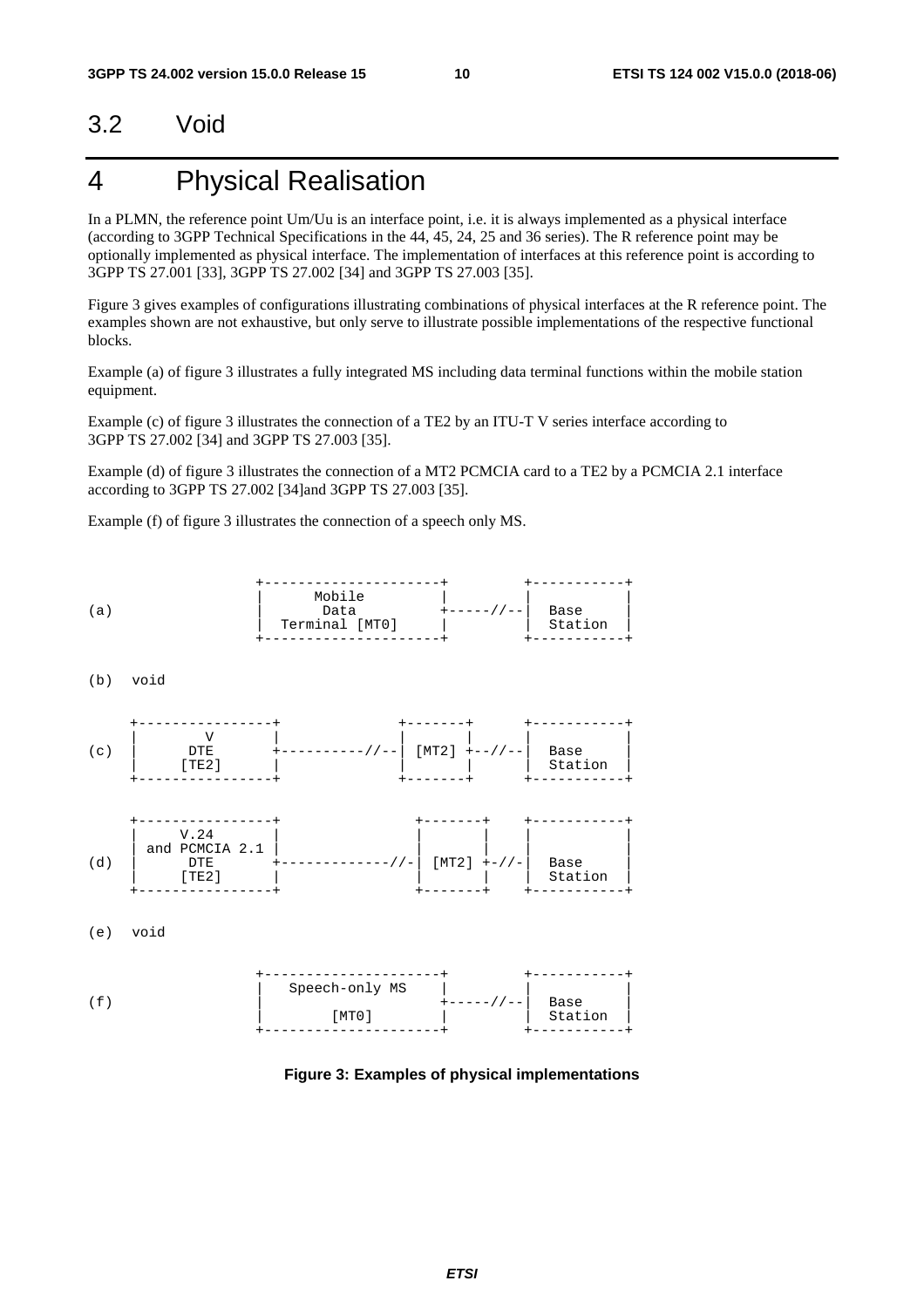# Annex A (informative): Change history

|                       | <b>Change history</b> |                 |           |                |                                            |                                                         |        |            |  |
|-----------------------|-----------------------|-----------------|-----------|----------------|--------------------------------------------|---------------------------------------------------------|--------|------------|--|
| Date                  | TSG#                  | <b>TSG Doc.</b> | <b>CR</b> | Rev            |                                            | Subject/Comment                                         | Old    | <b>New</b> |  |
| 30.3.2000             | CN#7                  |                 |           |                |                                            | Transferred to 3GPP for R99 (from GSM 04.02 v7.0.0).    |        | 3.0.0      |  |
| 12-2000               | <b>NP-10</b>          | NP-000673 001   |           | $\overline{2}$ | CR 24.002 on Adaptations for UMTS<br>3.0.0 |                                                         |        | 3.1.0      |  |
| 03-2001               | <b>NP-11</b>          |                 |           |                |                                            | TSG CN#11 decided to issue RELEASE 4 of the             | 3.1.0  | 4.0.0      |  |
|                       |                       |                 |           |                |                                            | specification 3GPP TS 24.002                            |        |            |  |
| 06-2002               | <b>NP-16</b>          |                 |           |                |                                            | CN#16 decided to issue this TS also for Release 5.      | 4.0.0  | 5.0.0      |  |
|                       |                       |                 |           |                |                                            | Additionally MCC made editorial and reference updates.  |        |            |  |
| 03-2003               | $NP-19$               | NP-030044 003   |           | 1              |                                            | Removal of the S reference point within the MS<br>5.0.0 |        |            |  |
| 06-2003               |                       |                 |           |                |                                            | Corrected the coverpage and some formatting, MCC        | 5.1.0  | 5.1.1      |  |
|                       |                       |                 |           |                | editorial.                                 |                                                         |        |            |  |
| 12-2004               | <b>NP-26</b>          |                 |           |                |                                            | Rel-6 published after CN#26                             | 5.1.1  | 6.0.0      |  |
|                       |                       |                 |           |                |                                            | Upgraded to Rel-7 by MCC                                | 6.0.0  | 7.0.0      |  |
|                       |                       |                 |           |                |                                            | Upgraded to Rel-8 by MCC<br>7.0.0<br>8.0.0              |        |            |  |
| 03-2009               | CP-43                 | CP-090243 0004  |           | $\overline{4}$ | Inclusion of LTE in scope<br>8.0.0         |                                                         |        | 8.1.0      |  |
| 03-2009               | CP-43                 | CP-090159 0005  |           |                | Removal of unused references<br>8.0.0      |                                                         |        | 8.1.0      |  |
| 12-2009               | CP-46                 |                 |           |                | Upgraded to Rel-9 by MCC<br>8.1.0          |                                                         |        | 9.0.0      |  |
| 03-2011               | CP-51                 |                 |           |                | Upgraded to Rel-10 by MCC<br>9.0.0         |                                                         |        | 10.0.0     |  |
| 09-2012               | CP-57                 |                 |           |                | Upgraded to Rel-11 by MCC<br>10.0.0        |                                                         |        | 11.0.0     |  |
| 09-2014               | CP-65                 |                 |           |                | Upgraded to Rel-12 by MCC<br>11.0.0        |                                                         |        | 12.0.0     |  |
| 12-2015               | CP-70                 |                 |           |                |                                            | Upgraded to Rel-13 by MCC                               | 12.0.0 | 13.0.0     |  |
| <b>Change history</b> |                       |                 |           |                |                                            |                                                         |        |            |  |
| <b>Date</b>           | <b>Meeting</b>        | <b>TDoc</b>     | <b>CR</b> |                | Rev Cat                                    | Subject/Comment                                         |        | <b>New</b> |  |
|                       |                       |                 |           |                |                                            |                                                         |        | version    |  |
| 2017-03               | CT-75                 | $\blacksquare$  |           |                |                                            | Update to Rel-14 version (MCC)                          |        | 14.0.0     |  |
| 2018-06               | SA-80                 |                 |           |                |                                            | Update to Rel-15 version (MCC)                          |        | 15.0.0     |  |